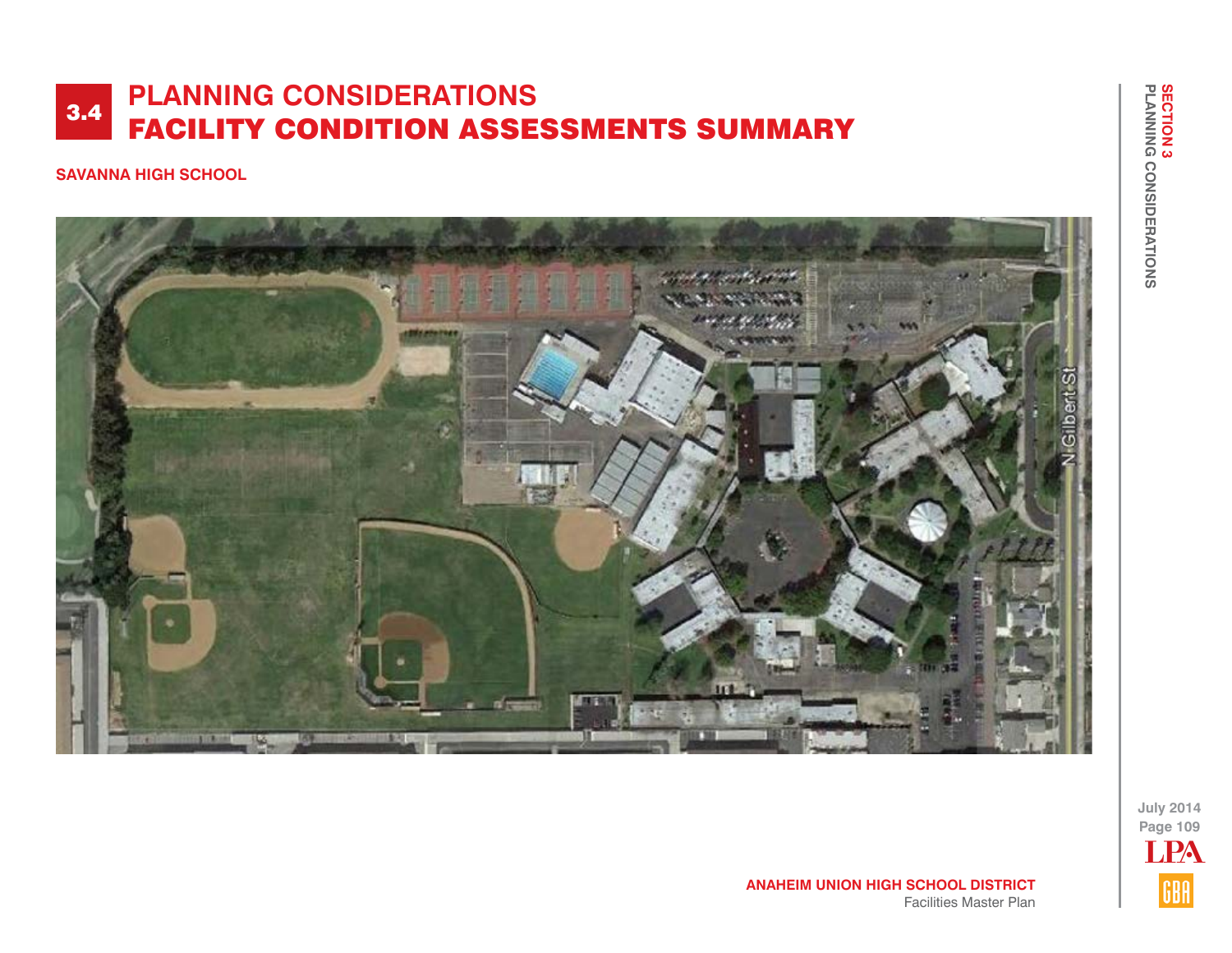#### **SAVANNA HIGH SCHOOL**

#### 301 North Gilbert Street Anaheim, CA 92801

| Year Constructed<br>Year Last Modernized                   | 1961<br>2002                                                                                                    |
|------------------------------------------------------------|-----------------------------------------------------------------------------------------------------------------|
| Current Enrollment<br>Grade Levels<br>Administrative Staff | 2100<br>$9 - 12$<br>4 Administrators<br>84 Teachers<br>4 Counselors<br>1 SLP<br>1 Psychologist<br>43 Classified |
|                                                            |                                                                                                                 |

Square Footage 151,680 Site Size (acres) 41.5

### GREATEST NEEDS:

- ▶ Upgrade athletic facilities
- Second gym
- ▶ Upgrade and reconfigure parking lots for improved vehicular traffic flow and student drop off.
- ▶ Reconfigure main student/staff entrance to campus.
- $\blacktriangleright$  Revamp central quad with hardscape, landscape, seating, event lighting, and shade structures.
- ▶ Upgrade and equip science facilities to meet S.T.E.M. requirements.
- **I** Upgrade classrooms to support Common Core.



- Provide a secure location for the band trailer.
- Provide service road to loop around campus.
- New bike enclosure.

## CONDITION ASSESSMENT

Savanna High School was established in 1961 and is located at 301 North Gilbert Street, Anaheim, CA 92801. The site measures 41.5 acres.

Savanna HS received modernization improvements in 2002 primarily focused on the classroom buildings. Classroom ceilings, flooring, paint, lights, door hardware, toilet room accessibility, HVAC and new electrical service were provided. These rooms still

require minor modernization upgrades. Many areas received little or no improvement in 2002 such as science, art, music, gymnasium, locker rooms and the administration building. Their needs range from standard to major modernization.

The science program needs adequate housing to meet S.T.E.M. requirements.

The school is in need of a second gymnasium, including a wrestling facility and extra P.E. storage. The existing athletic facilities also require upgrades. The gym needs to be renovated and expanded to include a foyer and motorized bleachers. The boys and girls shower/locker room, team rooms, and coaches areas are in poor condition. In addition to standard upgrades, provide P.E. lockers to meet need.

**Page 110 July 2014 T PA**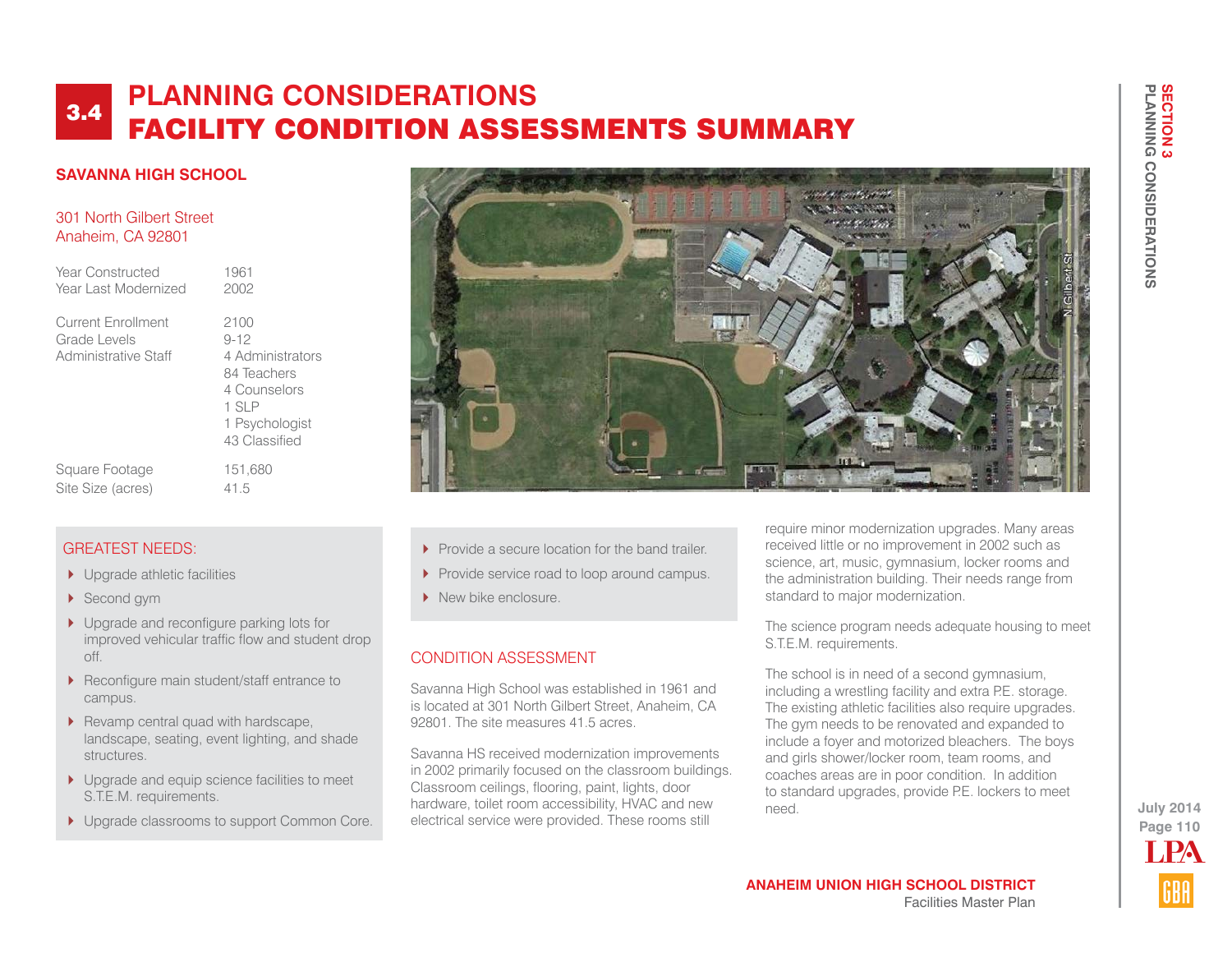### **SAVANNA HIGH SCHOOL**

The ROP/CTE is in need of a few upgrades including the auto shop and the medical program expansion. Culinary Arts could move to Room 28 to adequately house and equip the program.

The administrative office and media center could be reconfigured to make better use of the existing space. The library is also in need of renovation/ modernization. The Food Service area should be expanded with additional speedlines and covered lunch areas.

The auditorium stage floor needs to be replaced, ideally with wood. Upgrades to interior finishes and electrical/AV are needed along with the addition of a cyclorama. Re-key the entire school to the District standard keying system.

The roofing was recently upgraded. The existing window systems appear to be in good condition. Replace glazing.

Total number of classrooms is 72 with 50 standard classrooms, 5 science labs, 5 computer labs, 2 special education, 2 art, 1 band, 1 choir, 1 medical, 1 auto, 1 home economics, 1 wood, 1 ASB and 1 ROP. The site also includes 3 undersized medical breakout classrooms and 2 other undersized classrooms not included in the count of 72.

#### SITE CONDITIONS

Traffic circulation, parking and drop-off conditions are poor and need to be reconfigured. The Gilbert Street visitor parking is too narrow to be effective. There is only one driveway to the north parking lot and it is not wide enough to accommodate traffic. The north parking lot should be reconfigured with student dropoff near the World Language area. The bus drop off

should be evaluated. More standard parking should be added in lieu of the parallel parking that currently exists.

Fencing at the north and west side of campus between the school and golf course is in poor condition and needs to be replaced. High safety netting is needed along the north property line for safety. Coordinate with the city of Anaheim. Replace (2,800 l.f.) of chain link fence. Provide ornamental steel fencing along Gilbert Street and new main entrance to the campus (1,500 l.f.). The school staff has requested security lighting at the northwest corner of the fields due to the proximity of the neighboring golf course.

The paving conditions on site require significant improvements. The asphalt (330,700 s.f.) is in poor condition. Concrete is cracked, broken and uneven throughout the campus (18,000 s.f.) creating multiple path-of-travel issues.

Revamp the entire central quad (42,000 s.f.) to include new hardscape, landscape, irrigation with smart controllers, seating areas, shad structures, and event lighting. Repurpose classroom courtyards (22,000 s.f.) to outdoor learning environments with enhanced technology.

The athletic fields are in good condition. However, the irrigation system needs full replacement, including a smart controller (18.8 acres). A paved road should be added to provide access to the fields. The track long jump and triple jump should be relocated for safety purposes along with the shot put which is currently sited in a poor location. The asphalt paved tennis courts need to be replaced with concrete and new play surface (58,000 s.f.). Replace fencing and wind screens.

A standard modernization of the pool is required

including new plaster, deck re-surfacing and pool lights replaced. The District should consider the addition of pool covers and variable frequency drives (VFD) for the pump motors. Evaluate the feasibility of increasing the pool depth with new infinity gutters. Install pool scoreboard.

#### BUILDING SYSTEMS

#### PLUMBING

The existing sewer, domestic water and gas lines need to be replaced. Provide a gas earthquake shut off valve. There are major drainage issues at the south and west property lines, at the Administration courtyard, west of Food Service, and southeast of the track.

#### **MECHANICAL**

Package units were installed in 2002 throughout campus. Life cycle replacement will be required in the next decade. Provide an HVAC unit in the MDF room.

#### **FI ECTRICAL**

The electrical power was upgraded in 2002. The existing telephone/data, CATV, CCTV, fire alarm, clock/ intercom are in need of upgrading. A new security system is needed. Add a "Quantum" card to the Bogen P.A. system for network capabilities. The fiber backbone needs to be evaluated.

Upgrade the existing site and parking lot lighting with LED technology for energy efficiency. Provide lighting in the quad.

The theater is in need of a new AV system along with new house and theatrical lighting. Upgrade the existing digital marquee.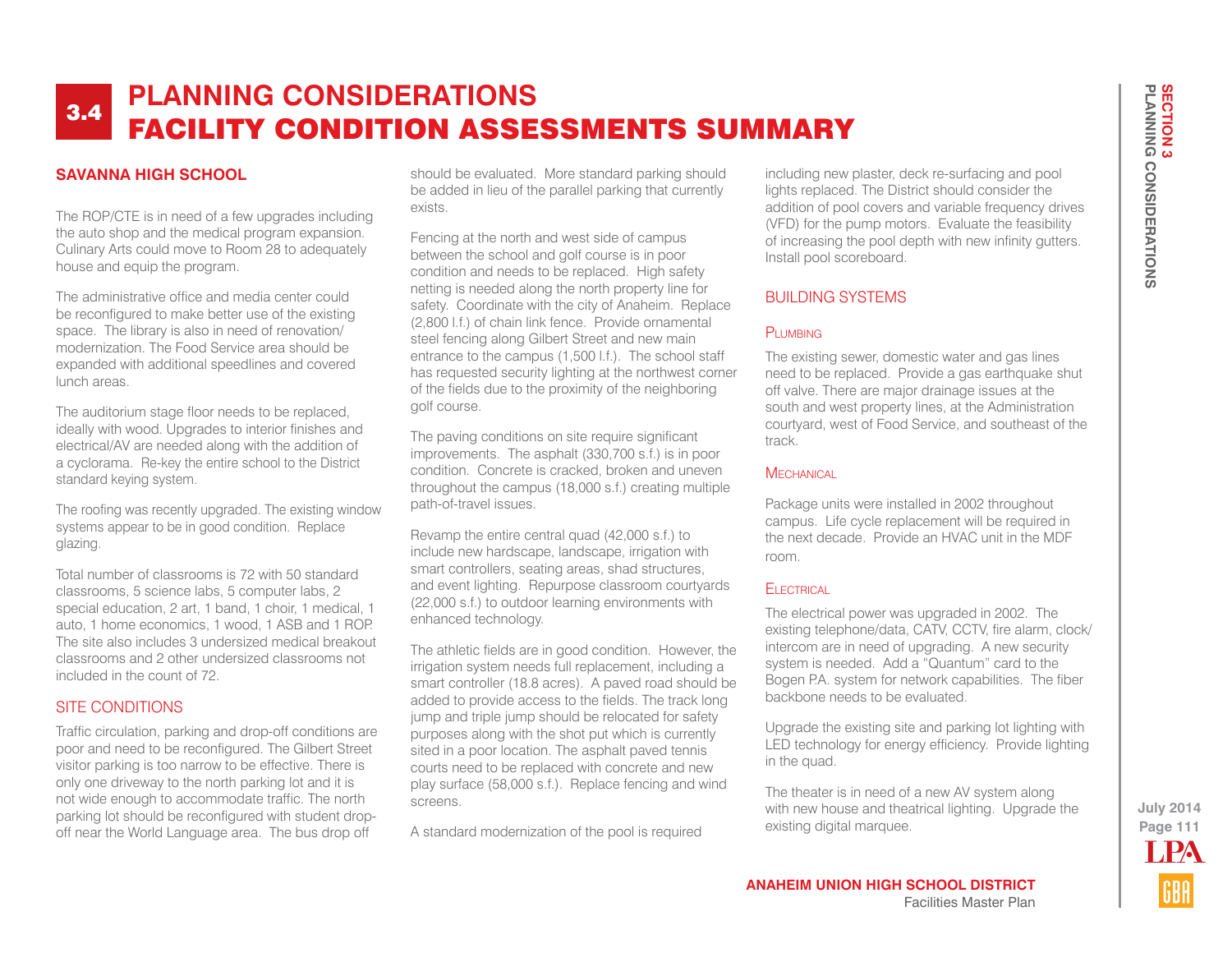





Gym and locker room improvements needed. Major improvements needed to drop off and parking areas.



Library in need of renovation.



Reconfigure and upgrade main parking lot. New fencing and security lighting needed throughout campus.



Revamp the central quad.







New science labs are needed. 
Subsetted at the subsetting the state of expansion, including speedlines.

**ANAHEIM UNION HIGH SCHOOL DISTRICT** Facilities Master Plan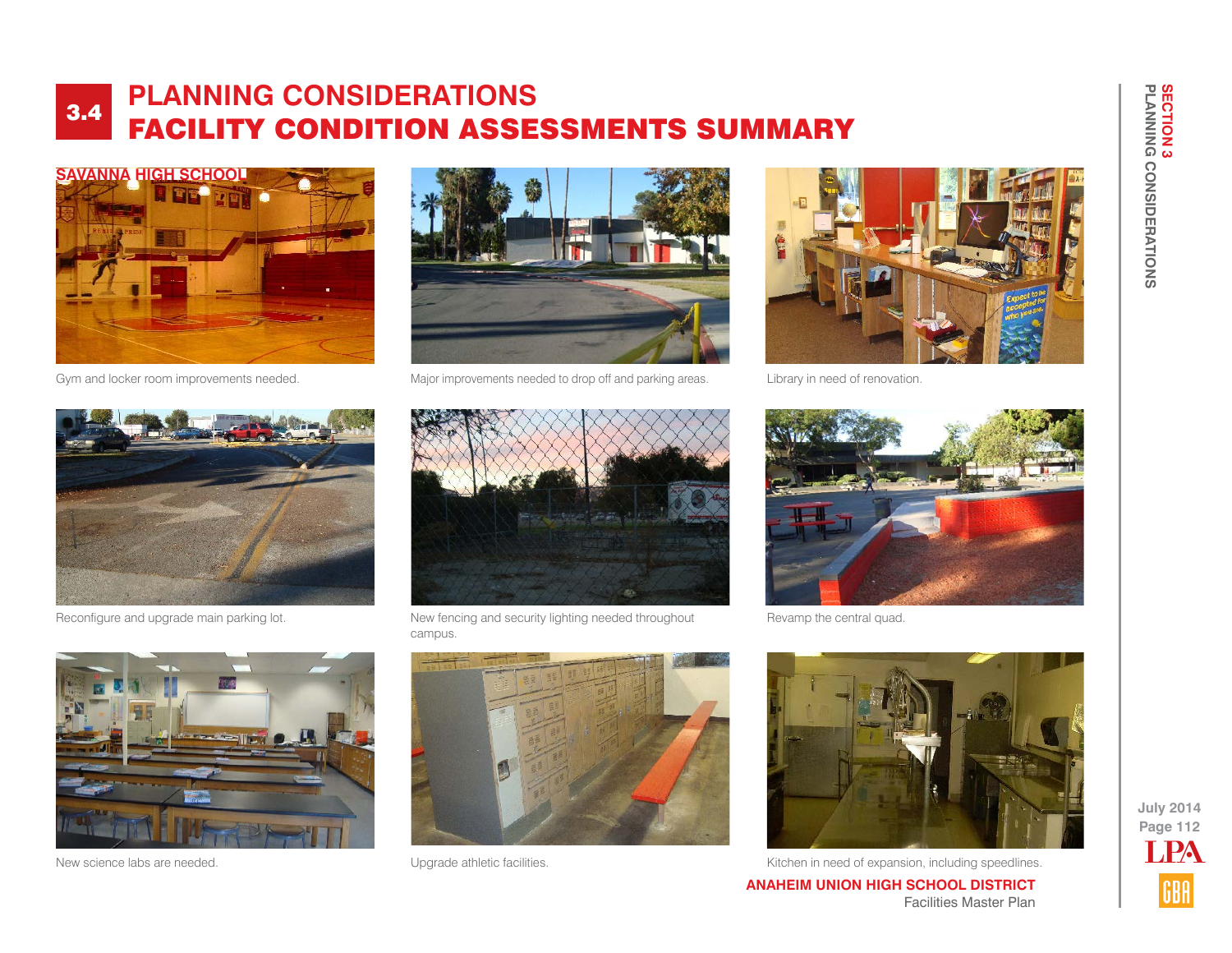## **SAVANNA HIGH SCHOOL**



**Page 113 July 2014** LPA